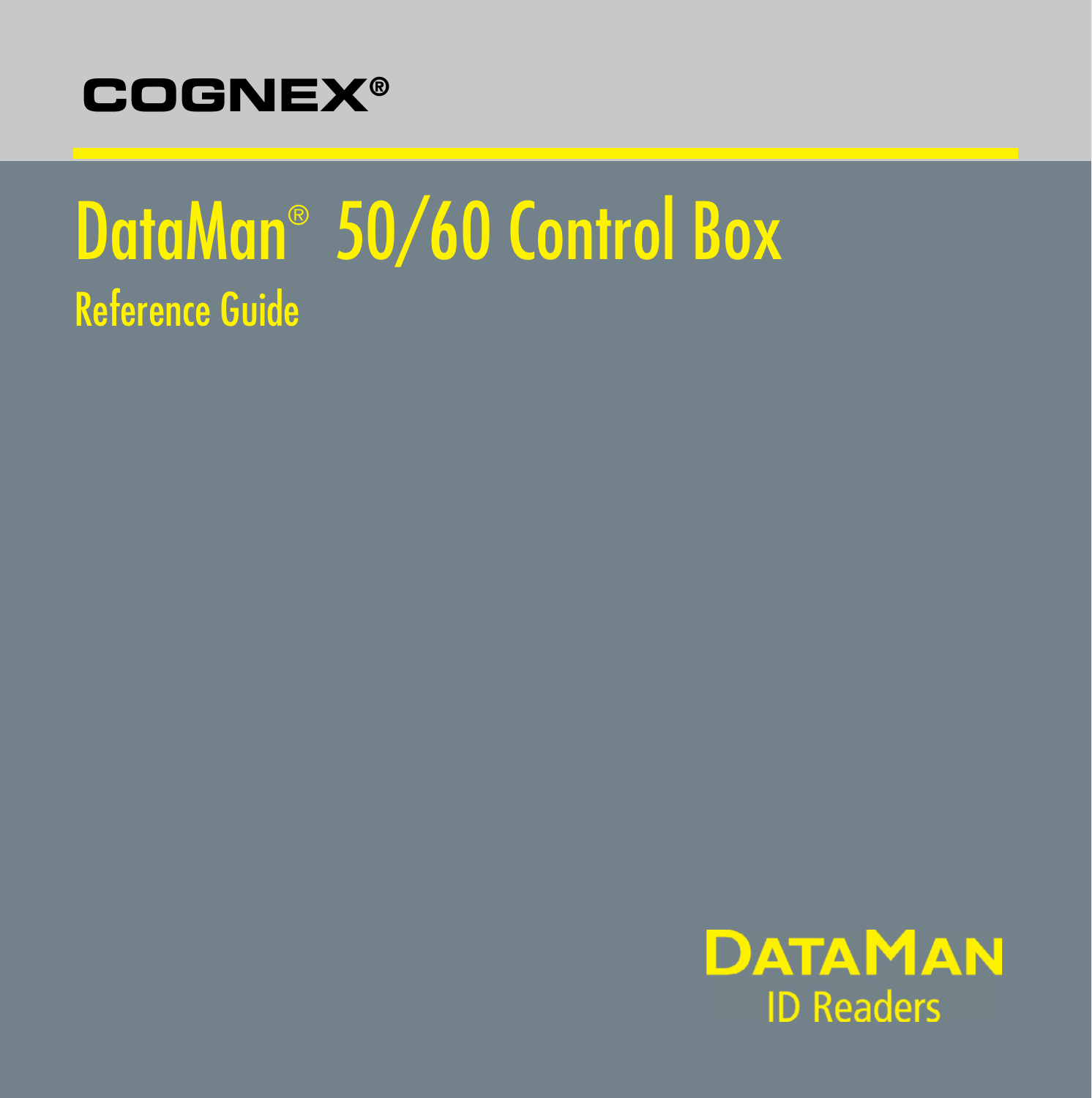# **About the DataMan Control Box**

The DataMan Control Box provides additional functionalities when connected to a DataMan 50 or 60.



The DataMan Control Box has two buttons and a buzzer. The buttons are connected to Input lines 0 and 1 on the DataMan 50 and 60. The buzzer is connected on the Output 0 line.



# **Input Line Options**

Input Line 0 is hardwired to Trigger On. You can decide what you connect Input Line 1 (the TUNE button) to, by checking a functionality on the *System Settings* pane's *Inputs* tab's Input line 1.

To use the buttons on the Control Box, change the default Manual trigger mode on the *Light and Imager Settings* pane to any trigger mode other than Manual and Presentation. Press the TUNE button and then the TRIG button in order for the funtionality connected to the TUNE button to work.



| <b>Action</b>    |           |   |
|------------------|-----------|---|
| Open             |           |   |
| Closed           | $\bullet$ |   |
| Pulse Width [ms] | 5         | 5 |
|                  |           |   |

The default buzzer duration is 5 ms. On the *System Settings* pane's *Outputs* tab, you can set it to maximum 10000 ms.

For demonstration purposes, the recommended settings for DataMan 50 or 60 Input 1 options are Train Code and Optimize Brightness checked (others unchecked), Pulse Width 50 ms.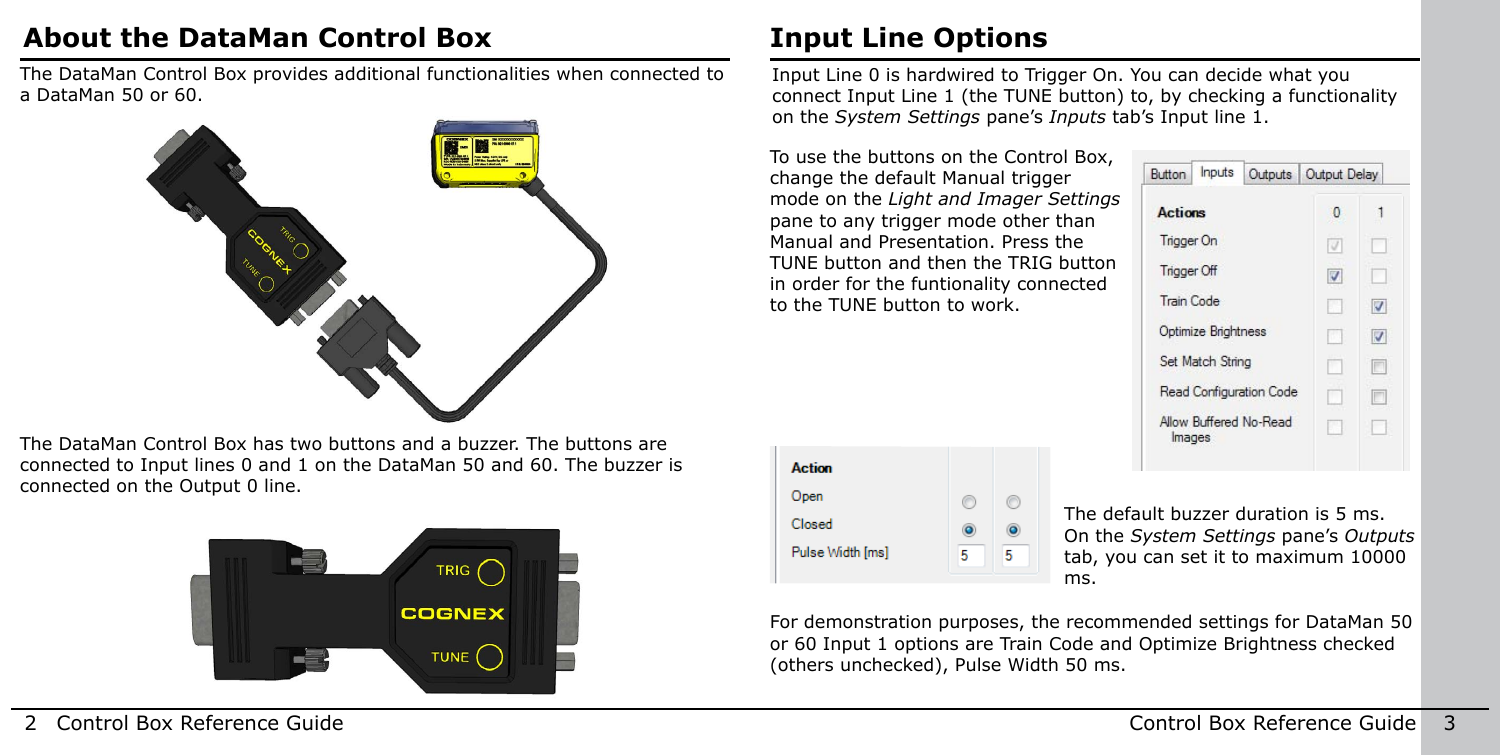## **Limitations**

The following limitations apply when the Control Box is connected to a DataMan 50 or a DataMan 60.

• Output-0 and Output-1 can only be used in sink mode (low side switch). Output-Common is connected to GND inside the Control Box. For reference, see the following image, which shows the pinout of the I/O cable on the DataMan 50 and 60.

| PIN                     | Color             | Signal                          |
|-------------------------|-------------------|---------------------------------|
| 1                       | Brown             | Reserved                        |
| $\overline{\mathbf{z}}$ | Green             | TxD                             |
| з                       | Green/Black       | RxD                             |
| 4                       | Red               | GND                             |
| 5                       | Brown/White       | DC+ (system power, 5-24<br>VDC) |
| 6                       | Blue              | <b>RTS</b>                      |
| 7                       | Blue/White        | Output-0                        |
| 8                       | White             | Input-0                         |
| 9                       | White/Black       | Input-1                         |
| 10                      | Light Blue        | <b>CTS</b>                      |
| 11                      | Light Blue/Black  | Output-1                        |
| 12                      | Light Blue/Yellow | Output-Common (GND)             |
| 13                      | Light Blue/Green  | Output-Strobe                   |
| 14                      | Yellow            | Reserved                        |
| 15                      | Yellow/Black      | Reserved                        |
|                         |                   |                                 |

- Load connected to Output-0 is limited. The maximum current for 5V supply voltage is 20mA, for 24V it is 1mA. The maximum load current for Output 0 can be calculated by  $l$  load max = 25mA - (V supply / 1 kOhm)
- Output-Strobe can only be used in TTL mode, not in Open collector mode. The maximum load current at Output-Strobe is reduced by 4mA.

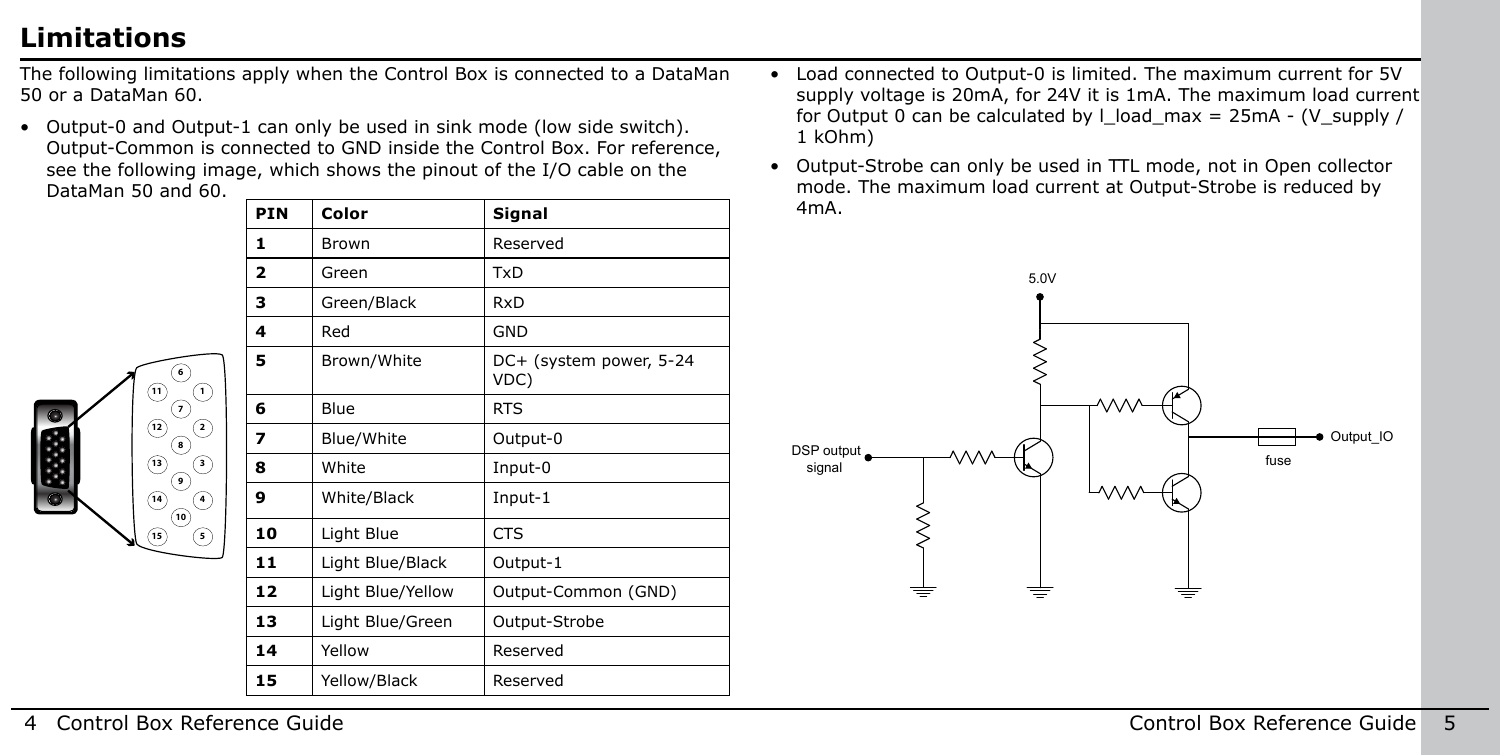### **Compliance Statements**

The DataMan Control Box meets or exceeds the requirements of all applicable standards organizations for safe operation. However, as with any electrical equipment, the best way to ensure safe operation is to operate them according to the agency guidelines that follow. Please read these guidelines carefully before using your device.

| Regulator  | <b>Specification</b>            |
|------------|---------------------------------|
| <b>USA</b> | FCC Part 15, Subpart B, Class A |
| Canada     | ICES-003, Class A               |
| European   | EN55022:2006 +A1:2007, Class A  |
| Community  | EN55024:1998 +A1:2001 +A2:      |
|            | 2003                            |
| Australia  | C-TICK, AS/NZS CISPR 22 / EN    |
|            | 55022 for Class A Equipment     |
| pan        | J55022, Class A                 |

#### **FCC Class A Compliance Statement**



This equipment has been tested and found to comply with the limits for a Class A digital device, pursuant to Part 15 of the FCC rules. These limits are designed to provide reasonable protection against harmful interference when the equipment is operated in a commercial environment. This equipment generates, uses, and can radiate radio frequency energy and, if not installed and used in accordance with the instructions, may cause harmful interference to radio communications. Operation of this

equipment in a residential area is likely to cause harmful interference, in which case the user will be required to correct the interference at personal expense.

#### **Canadian Compliance**

This Class A digital apparatus complies with Canadian ICES-003.

Cet appareil numérique de la classe A est conforme à la norme NMB-003 du Canada.

#### **C-Tick Statement**



Conforms to AS/NZS CISPR 22/ EN 55022 for Class A Equipment.

#### **European Compliance**

The CE mark on the product indicates that the system has been tested to and conforms to the provisions noted within the 2004/108/EEC Electromagnetic Compatibility Directive.

For further information please contact: Cognex Corporation One Vision Drive Natick, MA 01760 USA

Cognex Corporation shall not be liable for use of our product with equipment (i.e., power supplies, personal computers, etc.) that is not CE marked and does not comply with the Low Voltage Directive.

#### **For European Community Users**

Cognex complies with Directive 2002/96/EC OF THE EUROPEAN PARLIAMENT AND OF THE COUNCIL of 27 January 2003 on waste electrical and electronic equipment (WEEE).

This product has required the extraction and use of natural resources for its production. It may contain hazardous substances that could impact health and the environment, if not properly disposed.

In order to avoid the dissemination of those substances in our environment and to diminish the pressure on the natural resources, we encourage you to use the appropriate take-back systems for product disposal. Those systems will reuse or recycle most of the materials of the product you are disposing in a sound way.



The crossed out wheeled bin symbol informs you that the product should not be disposed of along with municipal waste and invites you to use the appropriate separate take-back systems for product disposal.

If you need more information on the collection, reuse, and recycling systems, please contact your local or regional waste administration.

You may also contact your supplier for more information on the environmental performance of this product.